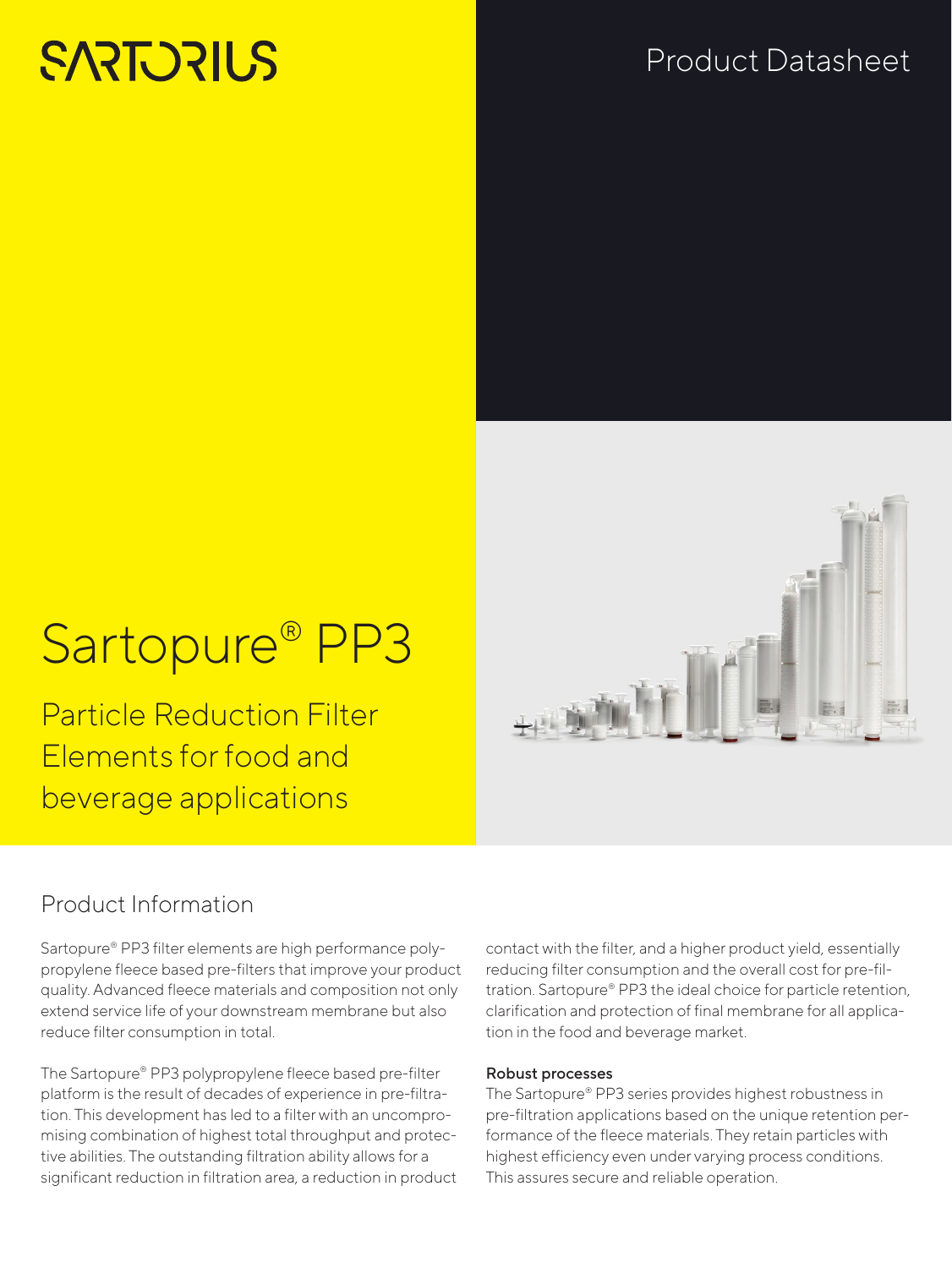# Respect of your beverage caracteristic

The all polypropylene construction of Sartopure® PP3 provides very low adsorption assuring the high respect of your wine, beer aroma and taste.

# High Flexibility

Sartopure® PP3 filter elements are available with a broad variety of retention ratings from 0.45 μm all the way up to 100 μm making them ideally suited for numerous pre-filtration applications.

# Broad Compatibility and Low Extractables

Sartopure® PP3 filter elements are completely made from polypropylene. This assures a broad chemical compatibility with a large number of solvents, acids and bases. Polypropylene is a highly chemically resistant material, enabling the Sartopure® PP3 to be chemically regenerated (pH 1-14) The all polypropylene construction guarantees a small extractable footprint.

# Applications

- Clarification and retention of particles and colloids in water
- Clarification of beer downstream of diatomaceous earth<br>filters and | or following PVPP stabilization<br>- Clarification of fruit juice filters and|or following PVPP stabilization
- 
- Clarification and fine particles retention of wine and spirits
- Clarification and fine particles retention of wine and spirits<br>■ Protection of sterile filtration membrane as Aquasart® PS, ■ Protection of sterile filtration membrane as Aquasart® PS,<br>Aquasart® Plus, Aquasart® Plus XL, Sartocool® and Aquasart® Plus, Aquasart® Plus XL, Sartocool® and Vinosart® PS...

# Cost Saving

The high performance polypropylene fleeces show significantly increased total throughput performance and outstanding protective effectiveness. This allows downsizing of the required filtration area for pre- and final sterilizing grade filtration steps, resulting in significant cost savings.

# Documentation

Sartopure® PP3 filter elements are designed, developed and manufactured in accordance with a ISO 9001 certified Quality Management System. A Validation Guide and an Extractables Guide are available for compliance with regulatory requirements.

All the raw materials used to produce the Sartopure® cartridge comply with the European Union Regulation (EC) No. 1935/2004 as well as the Regulation (EU) No. 10/2011 concerning plastic materials and articles intended to come into contact with foodstuffs.

These guidelines for plastics allow the use in food and beverage applications.

All materials used meet the requirements of the FDA.

# Technical Data

| <b>Available Sizes</b>                             |                       |                           | Filtration Area $[m^2]$ ft <sup>2</sup> ]            |                       |  |
|----------------------------------------------------|-----------------------|---------------------------|------------------------------------------------------|-----------------------|--|
| Cartridges   T-Style Maxicaps®   In-line Maxicaps® | <b>Retention Rate</b> | $0.45 \,\mathrm{\upmu m}$ | $0.65 \,\mathrm{\upmu m}$ – 3 $\mathrm{\upmu m}$     | $5 \mu m - 100 \mu m$ |  |
| Size 1                                             |                       | 0.4 4.3                   | 0.45 4.8                                             | $0.65$  7.0           |  |
| Size 2                                             |                       | 0.8 8.6                   | $0.9$   9.7                                          | 1.3 14                |  |
| Size 3                                             |                       | $1.2$   12.9              | 1.35 14.5                                            | $1.95$   21           |  |
| Midicaps <sup>®</sup>   Mini Cartridges            | <b>Retention Rate</b> | $0.45 \,\mathrm{\upmu m}$ | $0.65 \,\mathrm{\upmu m}$ – 3 $\mathrm{\upmu m}$     | $5 \mu m - 100 \mu m$ |  |
| Size 7                                             |                       | 0.04 0.43                 | 0.05 0.54                                            | 0.065 0.7             |  |
| Size 8                                             |                       | $0.08$   0.86             | 0.09 0.97                                            | $0.12$   1.3          |  |
| Size 9                                             |                       | $0.13$  1.4               | $0.15$  1.6                                          | $0.21$   2.3          |  |
| Size O*                                            |                       | $0.26$   2.8              | $0.30$   3.2                                         | $0.42$   4.5          |  |
| Capsules                                           | <b>Retention Rate</b> | $0.45 \mu m$              | $0.65 \,\mathrm{\upmu m}$ – 1.2 $\,\mathrm{\upmu m}$ | $3 \mu m - 100 \mu m$ |  |
| Size 4                                             |                       | 0.012   0.13              | 0.013   0.14                                         | $0.018$   0.19        |  |
| Size 5                                             |                       | $0.024$   0.26            | $0.026$   0.28                                       | 0.036   0.39          |  |

\*only for Midicaps®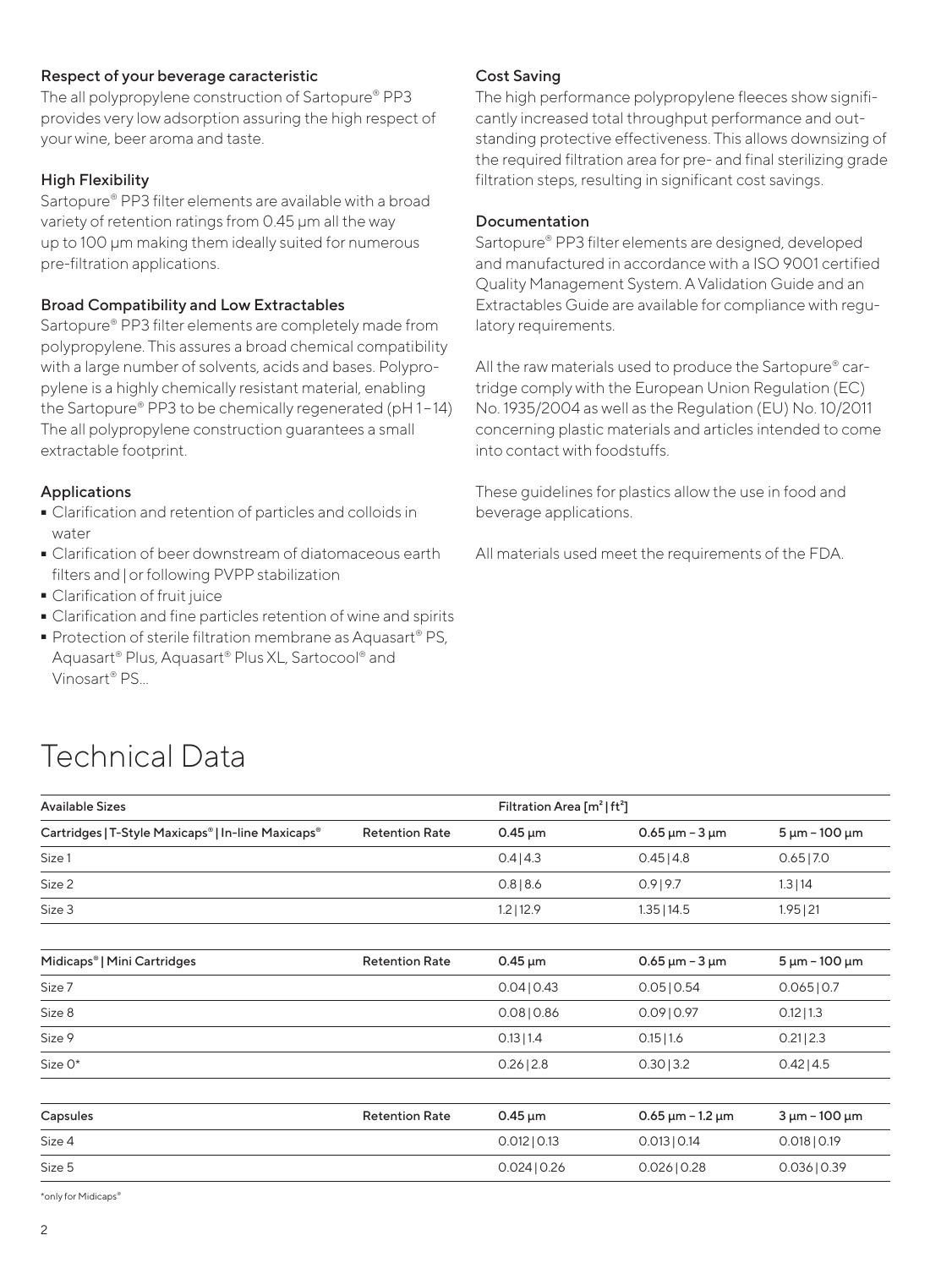# Max. Allowable Differential Pressure

## Cartridges | Midicaps®

5 bar| 72.5 psi at 20°C 2 bar|29 psi at 80°C

#### T-Style Maxicaps® | In-line Maxicaps®

5 bar| 72.5 psi at 20°C 3 bar|43.5 psi at 50°C

#### Capsules

4 bar|58 psi at 20°C 2 bar|29 psi at 80°C

# Max. Allowable Back Pressure

2 bar|29 psi at 20°C (for all elements)

# Max. Operating Pressure

Cartridges|T-Style Maxicaps® |In-line Maxicaps® | Midicaps® |Mini Cartridges 5 bar| 72.5 psi at 20°C

Capsules 4 bar|58 psi at 20°C

## Materials

Filter Membrane Polypropylene fleece

Support Fleece

Polypropylene Core

Polypropylene

#### End Caps

Polypropylene

#### Housing

Polypropylene

#### O-Rings

Silicone (optional EPDM or Fluoroelastomer)

# Available Retention Rates

0.45 μm, 0.65 μm, 1.2 μm, 3 μm, 5 μm, 8 μm, 20 μm, 50 μm, 100 μm

# Technical References

| Validation Guide             | 85037-544-50, SPK5805-e    |
|------------------------------|----------------------------|
| <b>Extractables Analysis</b> | EA 0.45 85037-544-51.      |
|                              | SPK5806-e                  |
|                              | EA 0.65 -100 58037-544-52. |
|                              | SPK5807-e                  |

## Regulatory Compliance

- Designed, developed and manufactured in accordance with an ISO 9001 certified Quality Management System
- Meet or exceed the requirements for WFI quality standards set by the current USP
- Non pyrogenic according to USP Bacterial Endotoxins<br>- USP Plastic Class VI Test
- 
- USP Plastic Class VI Test<br>■ Non fiber releasing acco - Non fiber releasing according to 21 CFR

## Sterilization

#### **Cartridges**

- In-Line Steam Sterilization 134 °C, 20 min. at max differential pressure of 0.5 bar| 7.25 psi Min. 25 Sterilization Cycles
- or
- Autoclaving 134°C, 2 bar, 30 min Min. 25 Sterilization Cycles
- Other sterilization cycles In-line steam sterilization 110°C, 30 minutes, ΔP max 0.5 bar In-line hot water sterilization 85–95°C, 30 min, ΔP max 0.5 bar

In-line sterilization: minimum 100 cycles"

- T-Style Maxicaps® | In-line Maxicaps® | Midicaps® | Capsules
- 
- Autoclaving 134°C, 2 bar, 30 min

Min. 5 Sterilization Cycles (T- Style Maxicaps® | In-line Maxicaps®) Min. 25 Sterilization Cycles (Midicaps® |Capsules)

Note: T-Style Maxicaps®, In-line Maxicaps® Midicaps® and Capsules cannot be in-line steam sterilized

# Performance

#### Standard Test Media 3-fold Concentrated

### Total Throughput Comparison

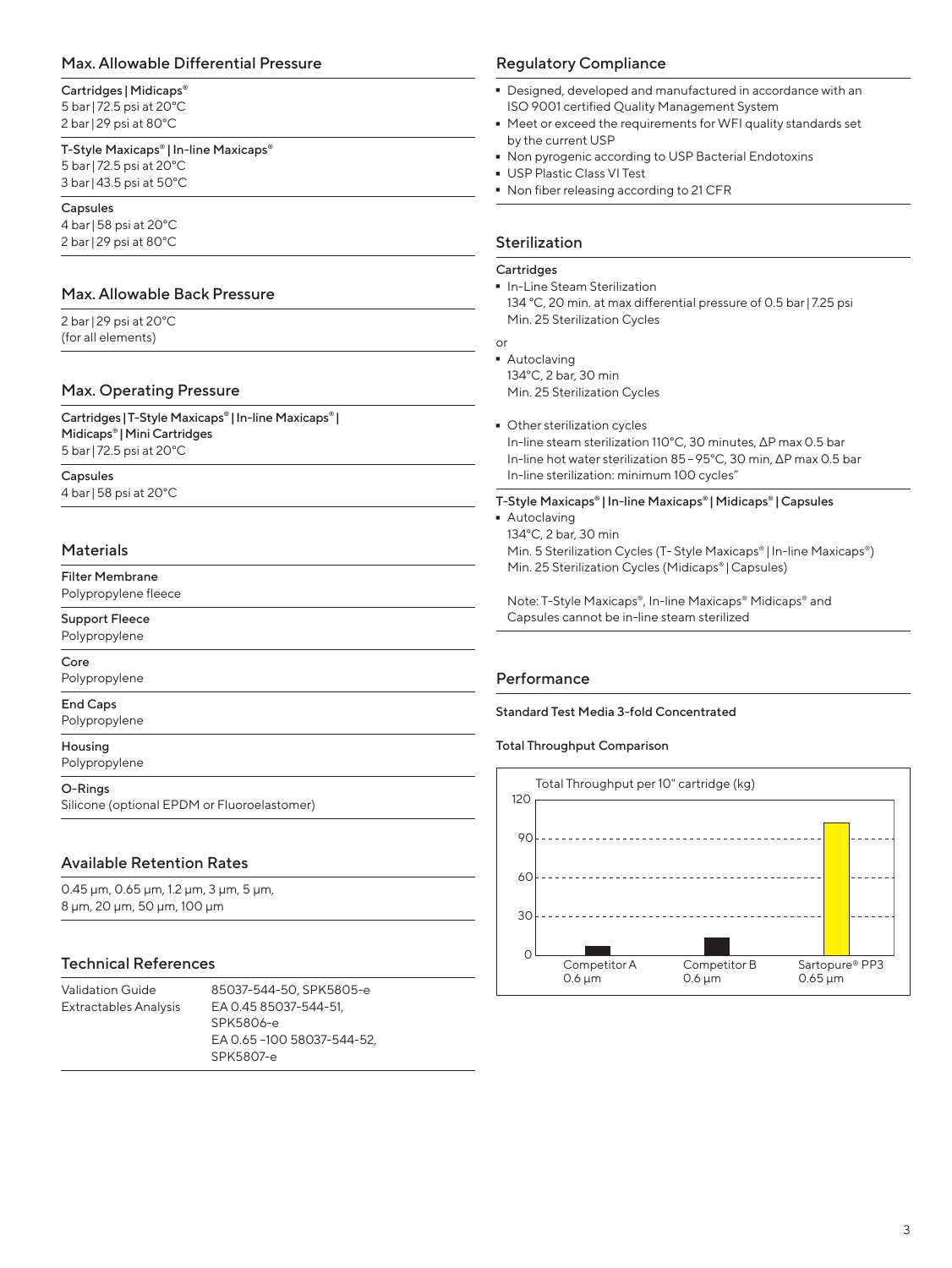# Ordering Information



| Cartridge                                     |                                    |                                                                                                         |
|-----------------------------------------------|------------------------------------|---------------------------------------------------------------------------------------------------------|
| 505<br>D                                      |                                    |                                                                                                         |
| <b>Filter Design</b>                          | Pore Size                          | <b>Filter Size</b>                                                                                      |
| 21: Double open end                           | $06: 0.45 \mu m$                   | 1: 0.4 $m^2$   4.3 ft <sup>2</sup> (10")                                                                |
| cartridge with flat                           |                                    | 2: 0.8 $m^2$   8.6 ft <sup>2</sup> (20")                                                                |
| gasket                                        |                                    | 3: 1.2 m <sup>2</sup>   12.9 ft <sup>2</sup> (30")                                                      |
| 25: 2 Flange Bayonet adapter                  |                                    |                                                                                                         |
| with 226 double o-ring                        | $05: 0.65 \mu m$<br>$03:1.2 \mu m$ | 1: 0.45 m <sup>2</sup>   4.8 ft <sup>2</sup> (10")<br>2: 0.9 m <sup>2</sup>   9.7 ft <sup>2</sup> (20") |
| 27: Bayonet adapter with<br>222 double o-ring | $02:3 \mu m$                       | 3: 1.35 m <sup>2</sup>   14.5 ft <sup>2</sup> (30")                                                     |
| 28: 3 Flange Bayonet adapter                  |                                    |                                                                                                         |
| with 222 double o-ring                        | 42: $5 \mu m$                      | 1: 0.65 $m^2$   7 ft <sup>2</sup> (10")                                                                 |
|                                               | 01: $8 \mu m$                      | 2: 1.3 m <sup>2</sup>   14 ft <sup>2</sup> (20")                                                        |
|                                               | $20:20 \mu m$                      | 3:1.95 m <sup>2</sup>   21 ft <sup>2</sup> (30")                                                        |
|                                               | $50:50 \mu m$                      |                                                                                                         |
|                                               | 98:100 µm                          |                                                                                                         |



# T-Style Maxicaps® | In-line Maxicaps®





# $Midi$

| <b>Prigicaps</b>                                                             |                                                                                                                                                                                  |                                                                                                  |                                                                                                              |                                                                              |
|------------------------------------------------------------------------------|----------------------------------------------------------------------------------------------------------------------------------------------------------------------------------|--------------------------------------------------------------------------------------------------|--------------------------------------------------------------------------------------------------------------|------------------------------------------------------------------------------|
| 53<br>505                                                                    |                                                                                                                                                                                  |                                                                                                  |                                                                                                              |                                                                              |
| Pore Size<br>$06: 0.45 \,\mathrm{\upmu m}$                                   | <b>Filter Size</b><br>7: 0.04 $m^2$   0.43 ft <sup>2</sup><br>8: 0.08 $m^2$   0.86 ft <sup>2</sup><br>9: 0.13 $m^2$   1.4 ft <sup>2</sup><br>0: 0.26 $m^2$   1.8 ft <sup>2</sup> | <b>Connector Inlet</b><br>S: 1½" Tri-Clamp 50 mm<br>$O: \frac{1}{2}$ single stepped<br>hose barb | <b>Connector Outlet</b><br>$S: 1\frac{1}{2}$ Tri-Clamp 50 mm<br>$O: \frac{1}{2}$ single stepped<br>hose barb | <b>Packing Size</b><br>A: box of 4 (size 7,8,9)<br>V: box of $2$ (size $0$ ) |
| $05:0.65 \,\mu m$<br>03:1.2 $\mu$ m<br>02: $3 \mu m$                         | 7: 0.05 $m^2$   0.54 ft <sup>2</sup><br>8: 0.09 $m^2$   0.97 ft <sup>2</sup><br>9: 0.15 $m^2$   1.61 ft <sup>2</sup><br>0: 0.30 $m^2$   3.23 ft <sup>2</sup>                     |                                                                                                  |                                                                                                              |                                                                              |
| 42: $5 \mu m$<br>01:8 $\mu$ m<br>$20:20 \mu m$<br>50:50 $\mu$ m<br>98:100 µm | 7: 0.65 $m^2$   0.7 ft <sup>2</sup><br>8: 0.12 $m^2$   1.3 ft <sup>2</sup><br>9: 0.21 m <sup>2</sup>   2.26 ft <sup>2</sup><br>0: 0.42 $m^2$   4.52 ft <sup>2</sup>              |                                                                                                  |                                                                                                              |                                                                              |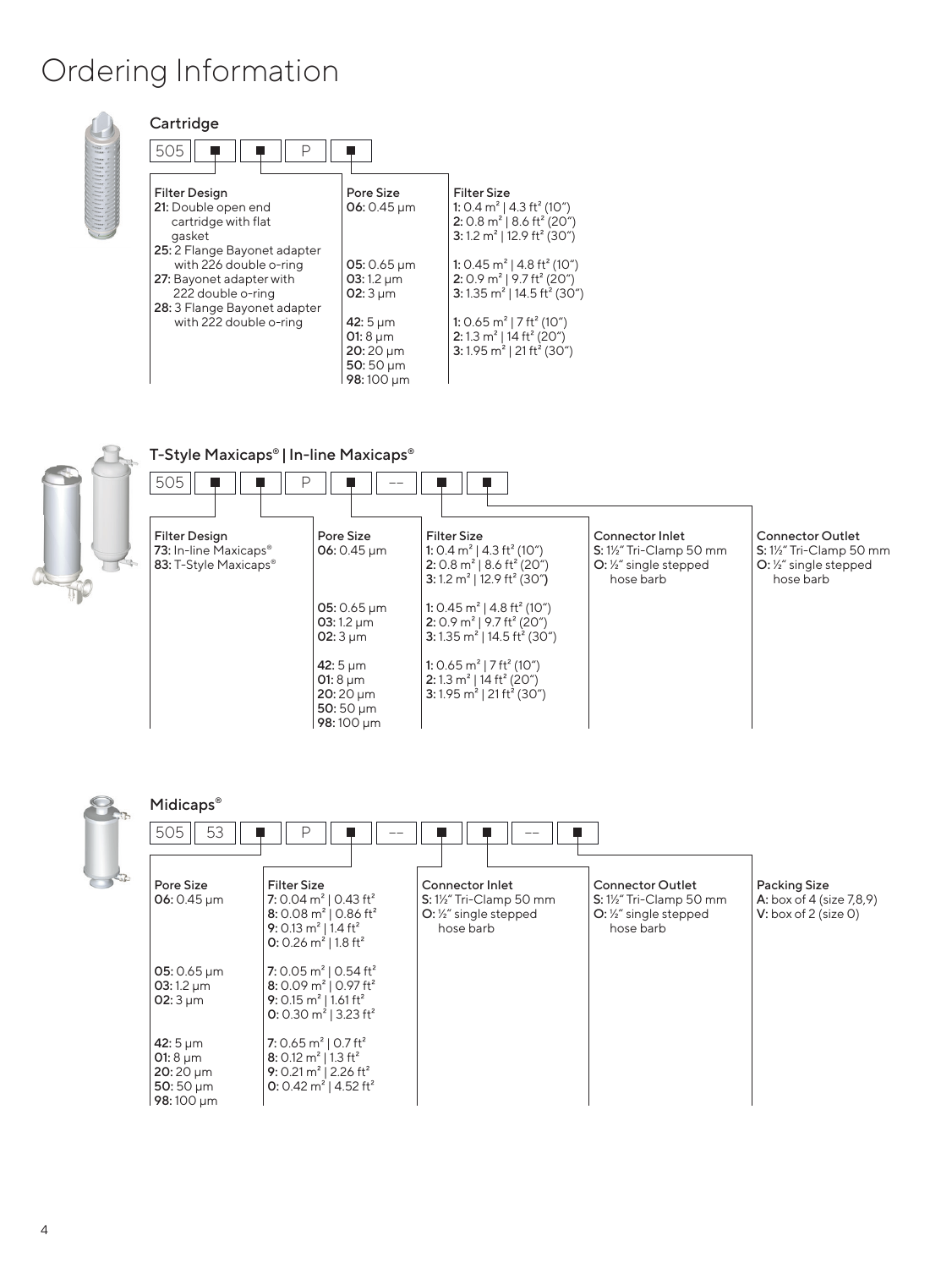# Mini Cartridge



# Capsules



| 505<br>13                                                                                         | D                                                                                                    | B                                                                                                                   |                                                                                                         |                                    |
|---------------------------------------------------------------------------------------------------|------------------------------------------------------------------------------------------------------|---------------------------------------------------------------------------------------------------------------------|---------------------------------------------------------------------------------------------------------|------------------------------------|
| Pore Size<br>06: $0.45 \mu m$                                                                     | <b>Filter Size</b><br>4: 0.012 $m^2$   0.13 ft <sup>2</sup><br>5: 0.024 $m^2$   0.26 ft <sup>2</sup> | <b>Connector Inlet</b><br>$S: 1\frac{1}{2}$ Tri-Clamp 50 mm<br>(only size 4)<br>$Q:$ $\frac{1}{4}$ multiple stepped | <b>Connector Outlet</b><br>$S: 1\frac{1}{2}$ Tri-Clamp 50 mm<br>(only size 4)<br>O: ¼" multiple stepped | <b>Packing Size</b><br>B: box of 5 |
| $05: 0.65 \,\mathrm{\upmu m}$<br>03:1.2 $\mu$ m                                                   | 4: 0.013 $m^2$   0.14 ft <sup>2</sup><br>5: 0.026 $m^2$   0.28 ft <sup>2</sup>                       | hose barb (not available<br>for 50 & 100µm)                                                                         | hose barb (not available<br>for 50 & 100um)                                                             |                                    |
| 02: $3 \mu m$<br>42: $5 \mu m$<br>01:8 $\mu$ m<br>$20:20 \mu m$<br>50:50 $\mu$ m<br>(only size 4) | 4: 0.018 $m^2$   0.19 ft <sup>2</sup><br>5: 0.036 $m^2$   0.39 ft <sup>2</sup>                       |                                                                                                                     |                                                                                                         |                                    |
| 98:100 um<br>(only size 4)                                                                        |                                                                                                      |                                                                                                                     |                                                                                                         |                                    |

Check the availability of your desired configuration with your Sartorius sales representative or online at www.sartorius.com